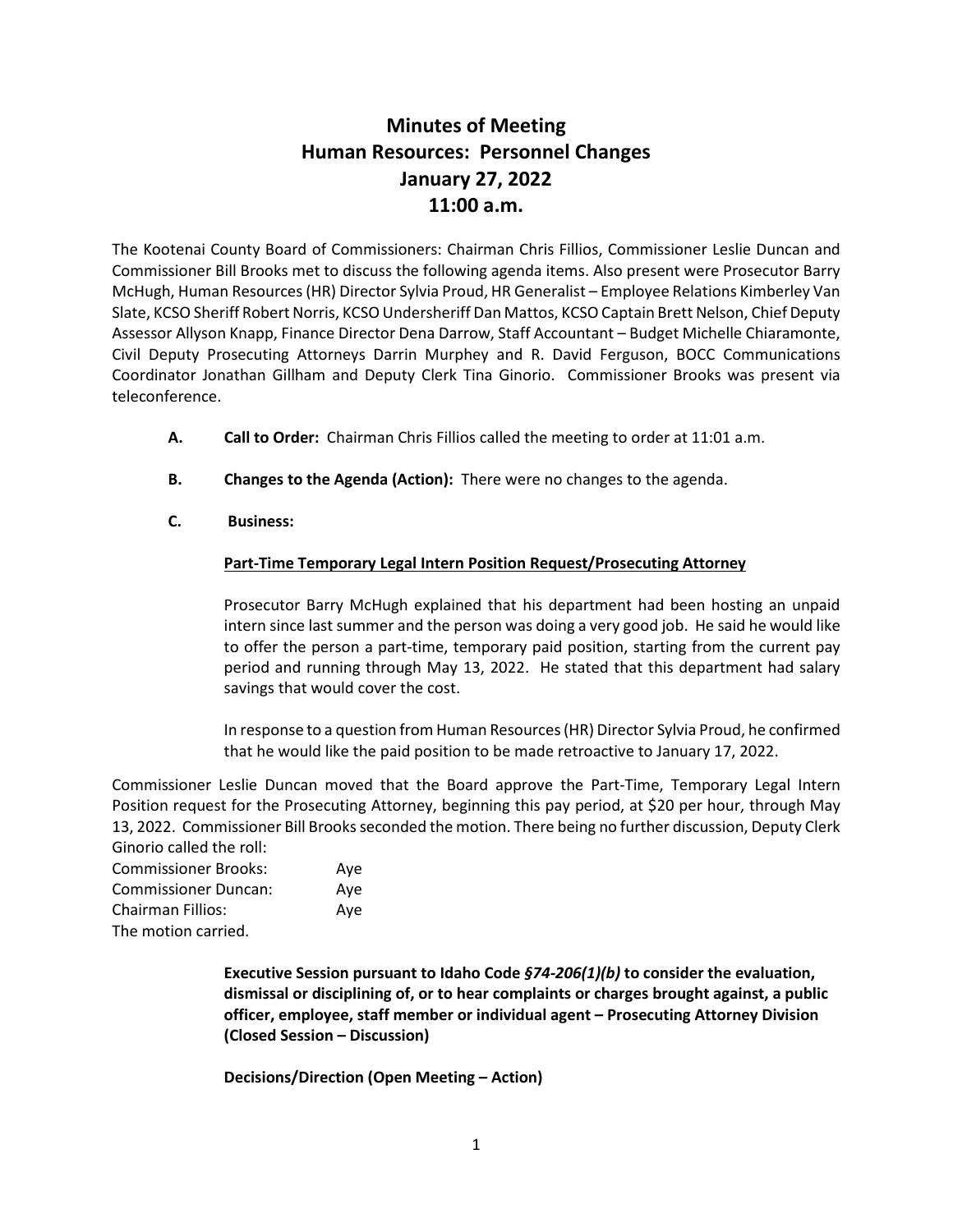No information requiring an Executive Session was submitted.

### **Retention Bonus Requests/Sheriff's Office (Action)**

KCSO Sheriff Robert Norris requested the Board's approval to offer retention bonuses to Deputies and Control Room Operators at the Jail. He stated that Deputies and Control Room Operators would receive \$500 per month and trainees would receive \$250 per month, for a period of four months. He said it would be paid from the department's salary savings and would cost about \$198,000.

Commissioner Duncan remarked that this was equivalent to the incentives that had been offered to 911 staff.

Ms. Proud confirmed the total estimated cost of the retention bonuses and said that a \$5,000 general employee appreciation incentive had been included as well. She said that this could be used for meals or other treats for Jail staff.

Finance Director Dena Darrow said this would be paid for from the Jail's "A" (Personnel) Budget.

Commissioner Duncan moved that the Board approve the retention bonuses for the individuals as outlined, for a four month period starting Pay Period 4, for the Jail. Commissioner Brooks seconded the motion. There being no further discussion, Deputy Clerk Ginorio called the roll:

Commissioner Brooks: Aye Commissioner Duncan: Aye Chairman Fillios: Aye The motion carried.

Sheriff Norris, KCSO Undersheriff Dan Mattos, KCSO Captain Brett Nelson and Prosecutor McHugh exited the meeting at 11:13 a.m.

#### **Request to Reinstate Customer Service Clerk III from Current II/Assessor**

Chief Deputy Assessor Allyson Knapp said this request was related to the front desk position at the Assessor's Office. She reminded those present that they had lowered the position to a Clerk II, in hopes of attracting applicants. She stated that they got an excellent candidate who would be overqualified for a Clerk II, so they were asking to return the position to Clerk III.

Commissioner Duncan moved that the Board approve the position adjustment for Customer Service Clerk II to Customer Service Clerk III, as described, for the Assessor's Office. Commissioner Brooks seconded the motion. There being no further discussion, Deputy Clerk Ginorio called the roll:

| <b>Commissioner Brooks:</b> | Ave |
|-----------------------------|-----|
| <b>Commissioner Duncan:</b> | Ave |
| <b>Chairman Fillios:</b>    | Ave |
| The motion carried.         |     |